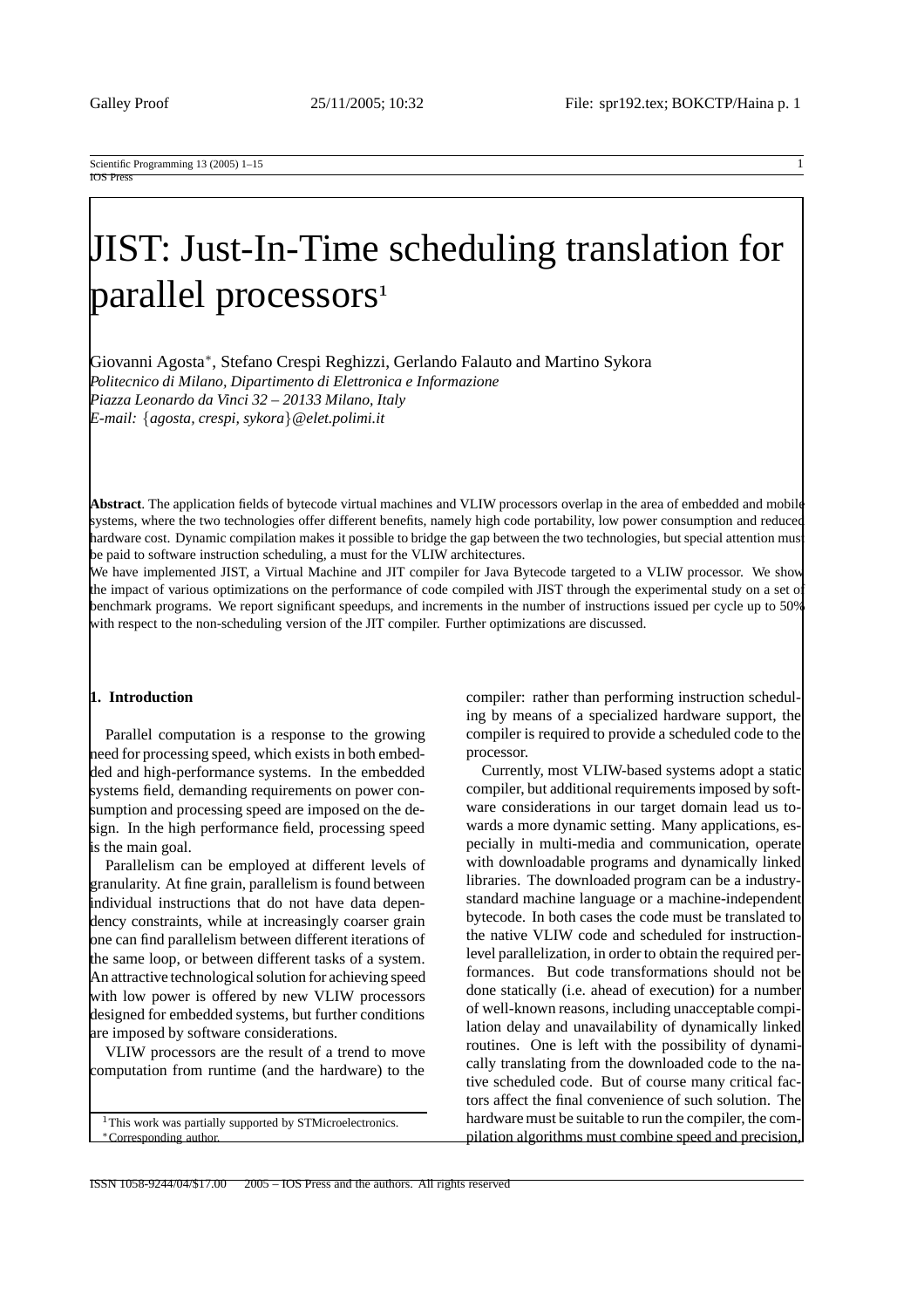the optimizations performed must be chosen for their cost/effectiveness. This is the technical challenge we have taken in the long run, to design a dynamic compiler from Java bytecode to the (HP and STM) Lx VLIW processor, that would achieve good performance for typical embedded programs.

The choice of Java as the target language is appropriate for our task, thanks to two qualifying features:

- **–** Java is compiled to a machine independent bytecode, which makes it suitable for downloading new code from a remote source, which has no knowledge of the target architecture;
- **–** Java is a popular language, with a strong support from the industry; it is being favorably considered for adoption is the embedded and mobile systems [1,2] as well as in scientific and numerical computing [3–5].

In both the embedded and the scientific computing areas, the strongest traits of Java are the popularity with software developers, the large number of libraries already available, and most of all the portability features. On the other hand, the main drawbacks are considered to be the reduced performances due to bytecode interpretation and lack of optimization in JIT compilers.

Therefore, more parallelism needs to be extracted by the JIT compilers to make them suitable for adoption in these fields. While existing techniques from the static compilers can sometimes be ported over to the JIT, the risk of unfavorable trade-off between compiler overhead and performance increase is high, and must be analyzed through experimentation. However, there are no implementations of Java bytecode JIT compilers that can be used for evaluation on VLIW machines.

The JIST (Just-in-time Scheduling Translator) project was started to address this issue. As a result, a complete running prototype has been implemented, and a summary of design decisions and measurements can now be reported. They should interest those interested in the performances of Java on a small VLIW processor, and be also valuable to people working on dynamical translators in different settings. We focus on the design aspects that are critical for the intended target architecture: register allocation and instruction scheduling; but we also consider the impact and the management of general issues such as memory disambiguation. The measurements are fairly analytical and allow to pinpoint the cost/effectiveness of individual optimizations.

The analysis is focused on Java code rather than on native libraries. This choice is justified by the fact that libraries are part of the resident system and can therefore be statically compiled and optimized. Moreover, as the application field of Java becomes wider, pure-Java libraries tend to become more desirable than native C libraries, since they are easier to produce for programmers whose primary language is Java itself. The ability of the Java platform to effectively use its native language for expansion of the class library is also important to avoid cluttering the native libraries (which are usually shipped with the Virtual Machine itself) with features relevant only to a limited application domain, while allowing the application designer to use third party libraries within the main application when needed.

The paper is organized as follows. Section 2 presents a brief account of related work. Section 3 describes the architecture of the JIST VM and compiler. Section 4 describes the register allocation and scheduling policies, and the memory disambiguation technique. The experimental results are reported in Section 5, while Section 6 draws the conclusions and mentions future developments.

## **2. Related works**

Early proposals for exploiting instruction-level parallelism (ILP) for Java Bytecode where based on the Java Processor concept [6,7]. Sun Microsystems MAJC processor [7] was designed to efficiently execute Java Bytecodes. The pioneering work of Ebcio ğlu et al. [6] proposed the use of a JIT translator coupled with a software scheduling algorithm on a processor that offered instruction level parallelism. The idea was more of designing a new processor for Java Bytecode execution than to use a standard VLIW machine, but it included the possibility of adopting the same algorithm for different architectures. Our basic scheduling algorithm is rather similar, since both are greedy and schedule each instruction as soon as its operands are ready. However, as the goal of [6] is more to propose a novel architecture, their published data ignore the scheduling and code generation overheads for any real architecture. As far as pure scheduling is concerned, JIST matches the ideal performances of [6], and provides experimental results for a real VLIW machine.

Other relevant works deal with general binary compatibility problems. One especially significant work is DELI [8]. The scope of DELI is beyond that of a Java VM/JIT, providing the ability to emulate different hardware machines.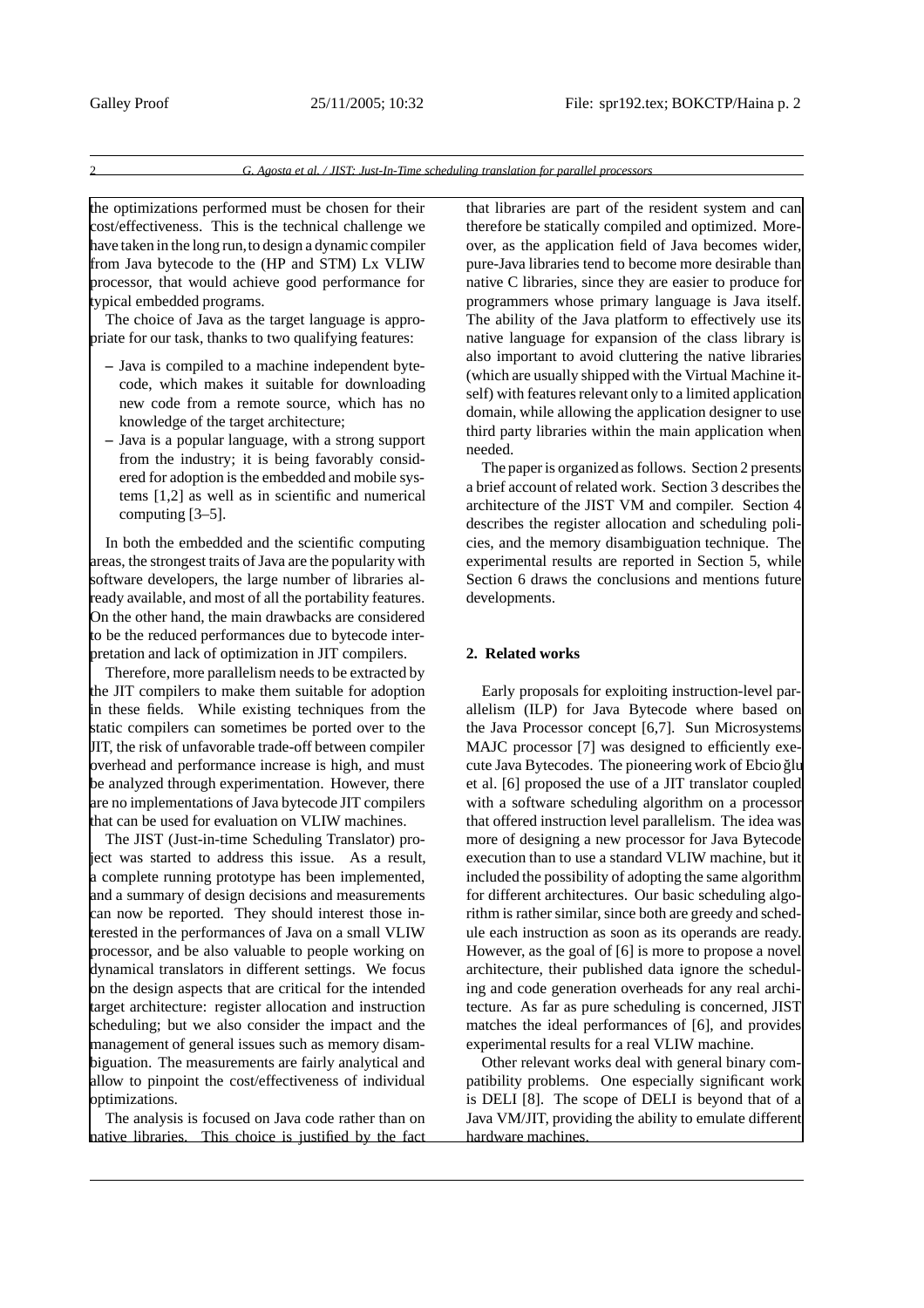

Fig. 1. Lx single cluster architecture.

Of the various Java VMs and JIT compilers [9,10], LaTTe [11] and microJIT [12] are somehow related to our own. They are both based on the Kaffe framework, but they schedule instructions for general purpose RISC rather than VLIW machines. LaTTe is notable for linear scan register allocation, while microJIT does a faster, single pass register allocation.

Focusing on dynamic compilation for VLIW, the DAISY project [13] involved fast binary to binary translation, including optimization passes, like copy propagation and instruction scheduling. However, the source language was the machine code of IBM's PowerPC, and the architecture featured simplifying assumptions such as exception-free execution. DAISY's instruction scheduling is more aggressive than our current implementations, as the scheduled region is a tree region rather than a basic block.

Earlier works in dynamic compilation for VLIW machines focused on binary compatibility between different VLIW architecture as [14], or, as DAISY, on compatibility between traditional RISC machines and VLIWs. On the other hand, our work is oriented to an higher level of code compatibility, as is allowed by machine-independent bytecodes.

Yet other projects, such as [15], introduce architectural variants to the basic VLIW designs.

A survey of dynamic compilation issues can be found in [16].

For the memory disambiguation issue, the work nearest to our field is [17], which provides an extensive list of works related to alias analysis.

# **3. JIST architecture**

The target for the JIST project is the Lx processor family developed by HP and STMicroelectronics [18], a clustered VLIW architecture. Figure 1, adapted from [18], shows a single cluster. The single cluster Lx employed in our project, in addition to the ability to issue up to four instructions per cycle, allows simple predicative execution through *select* instructions.

JIST is based on the Kaffe VM and JIT compiler[19], a clean room implementation of the Java Virtual Machine (*JVM*) specification [20], plus the associated Java class libraries needed to provide a Java runtime environment. It is written mostly in ANSI C, with machine dependent parts in Lx assembly. It offers three main execution modes, or engines, from the less to the most efficient:

> **intrp** A port of the Kaffe interpreter, implements the Java VM specifications;

> **jit** A port of the Kaffe JIT compiler, version 3, produces sequential machine code;

**jist** The scheduling JIT compiler, adds several scheduling and register allocation options to the standard jit.

Figure 2 shows the architecture of the JIST VM: a Java program, compiled to bytecode by an external compiler, is read by the VM frontend and translated in the intermediate representation, *Kaffe IR*. When the VM is in interpreter mode, each Kaffe IR instruction is simulated by the intrp engine. The only interaction with the native instruction set happens at native method calls, where the parameters of the call must be translated from the internal representation of Kaffe to the machine call arguments format.

On the other hand, the JIT compilers translate code to the Lx native instruction set. The scheduler pass is only performed in jist.

The generated code and the VM itself are executed on an Lx ISA simulator.

The jist works in three steps:

1. perform an analysis of the control flow, in order to generate information for the code generation and scheduling pass;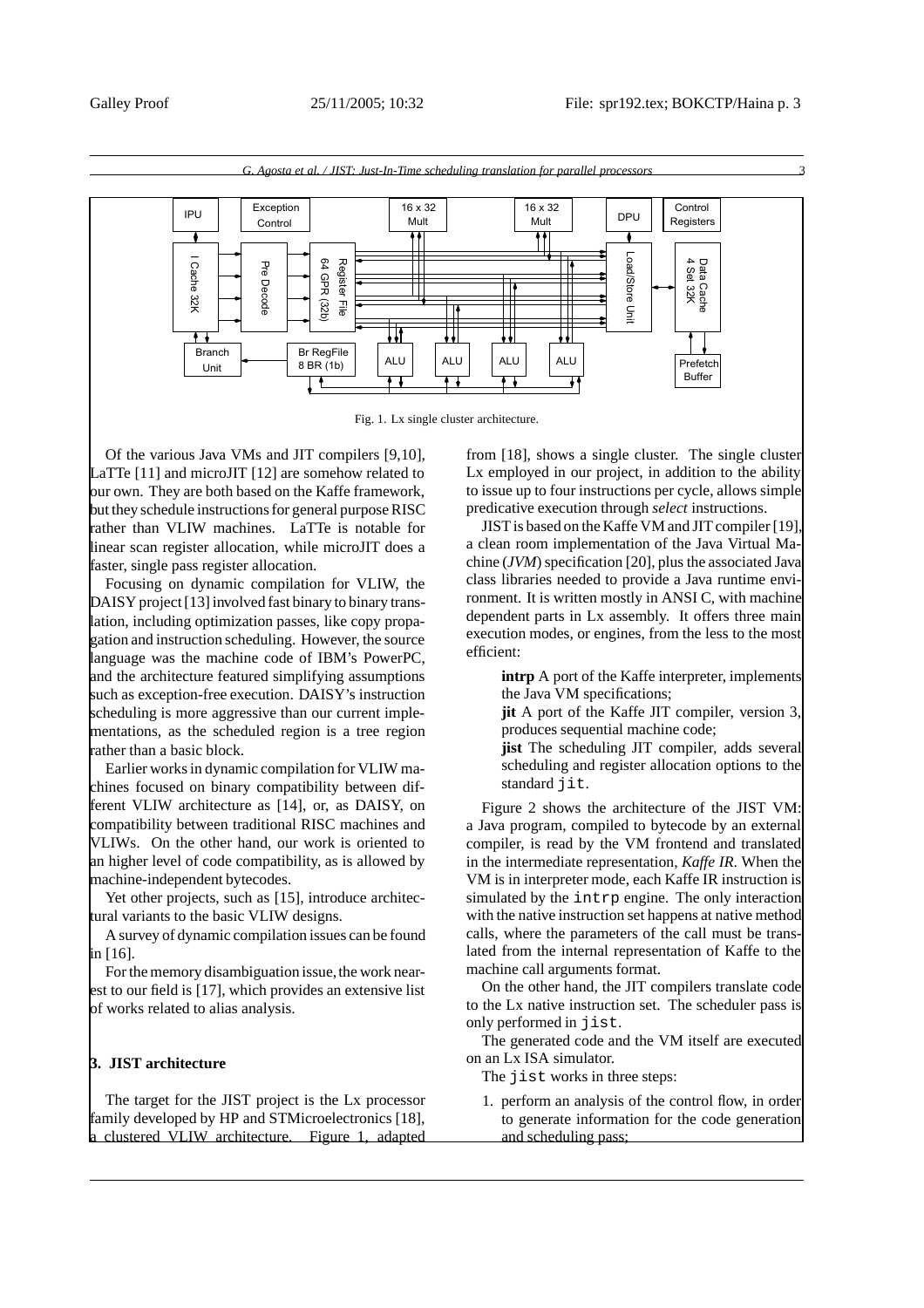

Fig. 2. Execution of Java in JIST.

- 2. translate each bytecode to native code, performing register allocation at the same time;
- 3. schedule the translated code, and emit it.

The translation is performed at method grain, that is each method is entirely translated in a single activation of the translator, and the translation takes place when the method is invoked for the first time.

Figure 3 shows how a sequence of Java Bytecodes (the same as in [6]) is translated, first to the Kaffe IR and then to the Lx native code. Finally, the schedule obtained is highlighted by the machine issue cycle.

Figure 3 shows how the Kaffe IR generate separate IR instructions for computation and stack management (see the explicit *pop* and *Stack* access operations). Due to the *register allocation* phase, most copies between Java stack and locals can be removed, so that only relevant computation is actually performed in the generated code. The *scheduler* then allows the issue of multiple instructions in a single cycle, e.g. the two additions in Fig. 3.

The scheduling and register allocation algorithms are the main improvement over the original Kaffe VM, along with the memory disambiguation phase, and will be described in detail in the next section.

#### **4. Dynamic optimization**

This section describes the optimization passes we have developed for the JIST compiler, namely register allocation, instruction scheduling, and memory disambiguation.

## *4.1. Register allocation*

Recall that the Kaffe VM offers a two-step register allocation policy. First, it tries to allocate as many variables as possible to global registers. These bindings are guaranteed to hold across basic blocks, so that there is no need for spills at basic block boundaries. Then, short lived variables are allocated to non-global registers with a *least recently used* policy.

The number of global registers is a parameter of the allocation algorithm, and it affects the performances of the translated code as the number of spills needed at the basic block boundary varies. Experiments conducted during the development of JIST proved that 6 to 8 global registers are needed to minimize the spills.

In our case, the Lx architecture provides a large number of registers – 64, minus those used for special purposes, such as the stack pointer. Therefore, even after allocating enough global registers, a large number of registers are available for additional optimization.

Since the Kaffe register allocator does not change an allocation unless it is forced to do so, a considerable number of false dependencies are created by the allocation and code generation phase. In order to avoid a costly post-scheduling reallocation phase, we replaced the Kaffe allocator by a different allocation policy, called *cyclic register allocation*, that allocates a new register every time a value is written. This removes the false dependencies, and gives the scheduler more opportunities for out-of-order execution.

Figure 4 shows how the cyclic register allocation affects the translation flow and the quality of produced code. The first two columns on the left report the Java code of two consecutive instructions and its translation into a simplified version of *bytecode*. For each bytecode instruction it is shown its semantics, as list of operations on the *Java Frame*: for example, the bytecode add means that the addition must be performed using the two topmost operands on the Java Frame, removing them from the stack and then pushing the result. On the fourth column, the emitted native code is listed. It can be noticed that each register is associated to a Java Frame *slot*. The arrows explain how the Kaffe classic register allocation policy works: it tries to maintain as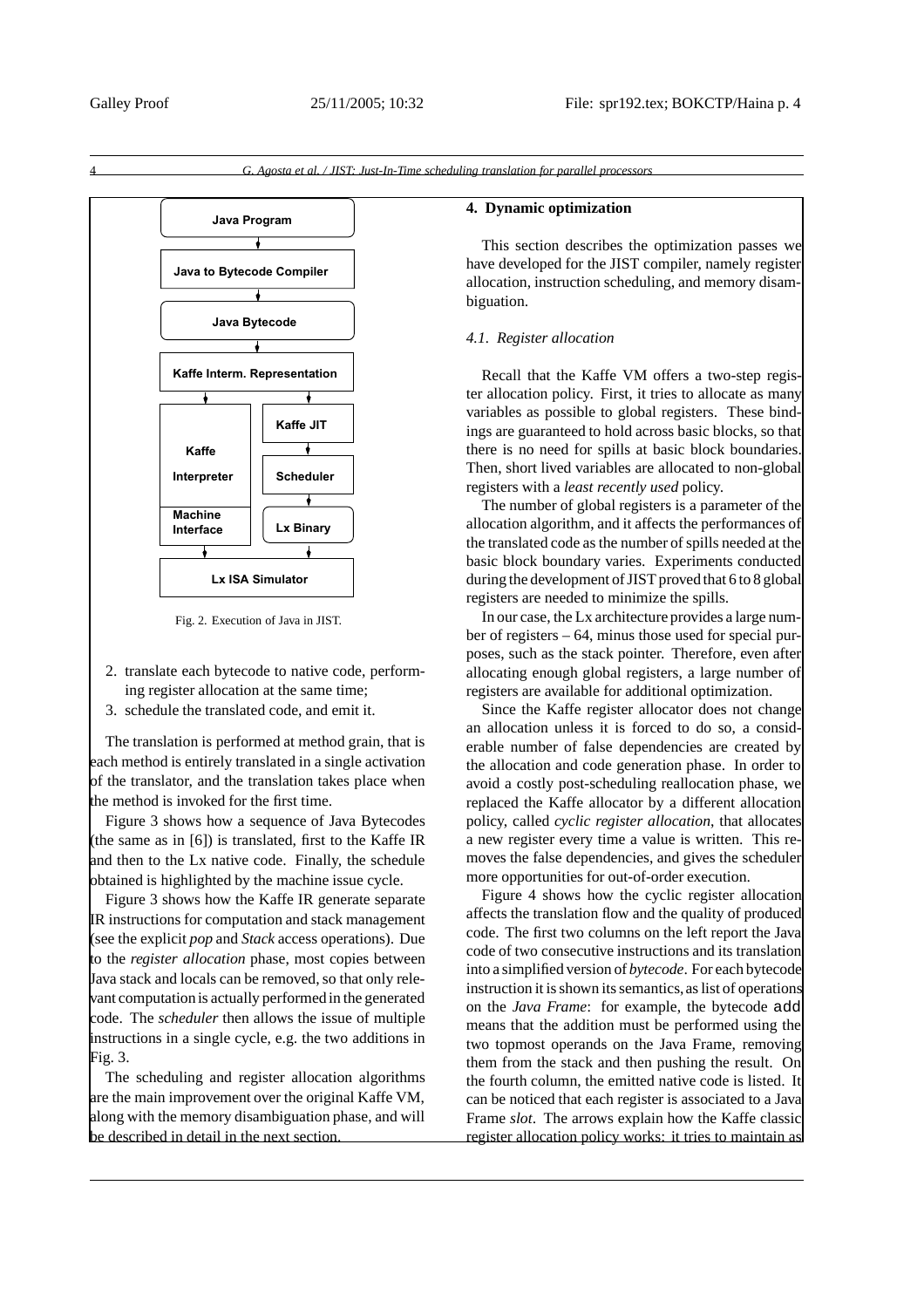| <b>ByteCode</b> | <b>Kaffe IR Macros</b>                          | Lx Code                 | Cycle          |
|-----------------|-------------------------------------------------|-------------------------|----------------|
| iload 1         | move_int (local $>$ Stack(0))                   |                         |                |
| iload_2         | move_int (local $>$ Stack(0))                   |                         |                |
| iadd            | $add\_int(Stack(1) = Stack(0) + Stack(1)), pop$ | ADD $$r1 = $r16 + $r17$ |                |
| iload_3         | move int (local $>$ Stack(0))                   |                         | 1              |
| iload 4         | move int (local $>$ Stack(0))                   |                         |                |
| iadd            | $add\_int(Stack(1) = Stack(0) + Stack(1)), pop$ | ADD $r2 = r18 + r19$    |                |
| isub            | $sub-int(Stack(1) = Stack(0)$ Stack(1)), pop    | $SUB $r1 = $r1 $r2$     | $\overline{2}$ |
| istore_5        | move_int $(Stack(0) > local)$ , pop             |                         |                |
| iload_5         | move_int (local $>$ Stack(0))                   |                         |                |
| ireturn         | returnarg_int(Stack(0))                         | $MOV$ \$r16 = \$r1      | 3              |

Fig. 3. Example of translation and scheduling of a sequence of Bytecodes.

long as possible a relation between a slot and a register, in this case between the deepest slot of the Java Frame and the register *\$rx*. This mapping policy generates a *Write After Read* (WAR) dependency, between the third and the second instruction, that can be removed using the cyclic register allocation. The last column highlights how this technique is applied: when the deepest slot is rewritten, it is associated to the first available register, which will be different from *\$rx*. In this case, since there are no data dependencies between the second and the third instruction, the scheduler can switch them.

However, the cyclic register allocation has one weak point, that is it may force the code generator to produce extra spills, as more registers are in use. This phenomenon has limited impact on the spills that are created at branches, since the values that need to be preserved are kept in global registers, but it has some impact when a call is produced that was not in the Java Bytecode control flow, as, for example, is the case for operations supported through library functions, such as the 64 bit integer and the floating point operations in the Lx processor. We will revisit this issue in Section 5.

## *4.2. Instruction scheduling*

The scheduling algorithm is the critical part of any compiler for a VLIW architecture, since it conditions the exploitation of *instruction level parallelism*. In a dynamic compiler, there is a trade-off between the schedule quality and the scheduling time. Therefore, only fast instruction scheduling algorithm are deemed acceptable is this context.

There are two main classes of scheduling algorithms, those that work at basic block level and those that consider also control flow structures. We chose to implement a basic block scheduler for two main reasons: it is required for the development of more powerful schedulers, and it can guarantee low scheduling times. A survey of the different scheduling algorithms can be found in [21].

Ourscheduler implements a greedy algorithm, based on the *operation scheduling* paradigm, and applying the *As Soon As Possible* (ASAP) strategy. The operation scheduling method chooses, at each iteration, an instruction from a ready set, and tries to insert it into the partial schedule, while preserving compatibility with data dependencies and resource constraints. In our case, the next available instruction isthe last instruction generated by the JIT Translator and the scheduler tries to schedule it in the earliest possible position.

The scheduler scope is limited by a scheduling window, which guarantees an upper bound to time complexity, as the number of potential positions (or *slots*) to check for an instruction is limited by the scheduling window length. Within the window, the current instruction is first allocated to the last time slot, shifting the window if the instruction cannot fit. Then, the algorithm, described in Fig. 5, attempts to move the current instruction up in the window, stopping when a dependency is reached, and skipping time slots where the current instruction cannot be allocated due to lack of resources. Branch instructions are always scheduled last in the window, and the window is flushed when a basic block ends. The window size is a parameter of the algorithm. We tested the scheduler with window sizes ranging from 2 to 20. The optimum size for the benchmarks described in Section 5 was found to be 8.

Figure 6 explains how the scheduler works, showing a real case of instruction stream reordering, under data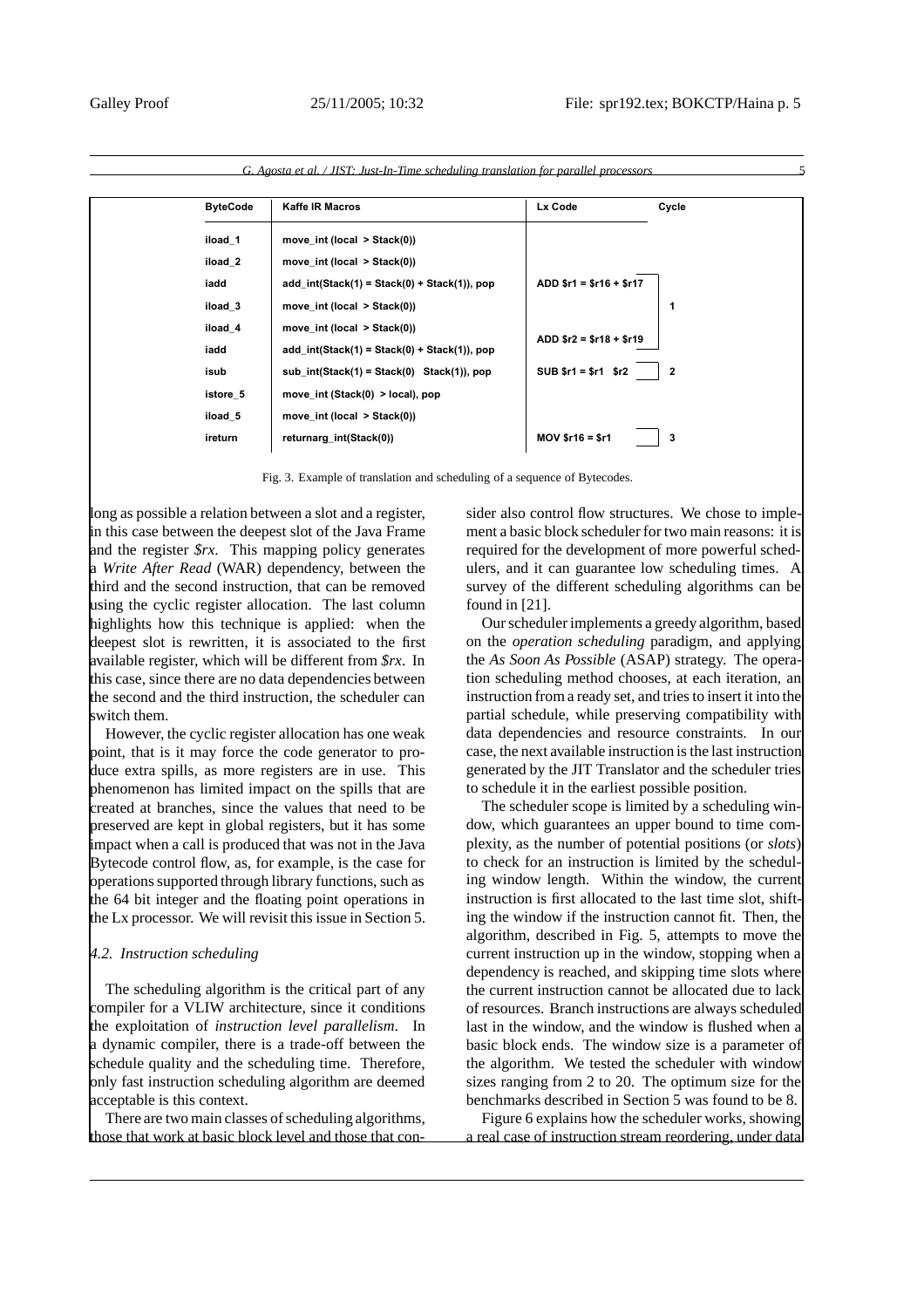

dependencies and resources constraints. We have considered a VLIW machine that can consume four ALUs and only one *Load Store Unit* (LSU) at each clock cycle. Moreover, in this example, we have limited the shifting window size at two.

At stage (a) the shifting window is empty and the scheduler can insert the incoming instruction, mov \$ra=0, in the first *slot* of the first *bundle*. The next incoming instruction, mov  $\sinh 2\pi$  is scheduled in parallel with the first one, filling the second slot of the same bundle: this is legal because there are no data conflicts between the two instructions (b). The third instruction of the stream, add \$rc,\$ra,\$rb, which adds \$ra and \$rb and put the result in \$rc, can be scheduled only in the second bundle, as shown in (c). This is due to a *Read After Write* (RAW) dependency between the current instruction, which reads registers  $\frac{1}{2}$  ra and  $\frac{1}{2}$  rb, and the previous instructions that write the same registers. For the same reason, the next incoming instruction, mov \$rx=\$rc, can be scheduled only at clock cycle three: since there is no room into the scheduling windows, it will be *shifted* (d); this means that, from now on, the scheduling algorithm cannot reach the first bundle – it will be impossible to use the free slots of that bundle. The last two instruction  $(e, f)$  could be scheduled in parallel, even though there is a *Write After*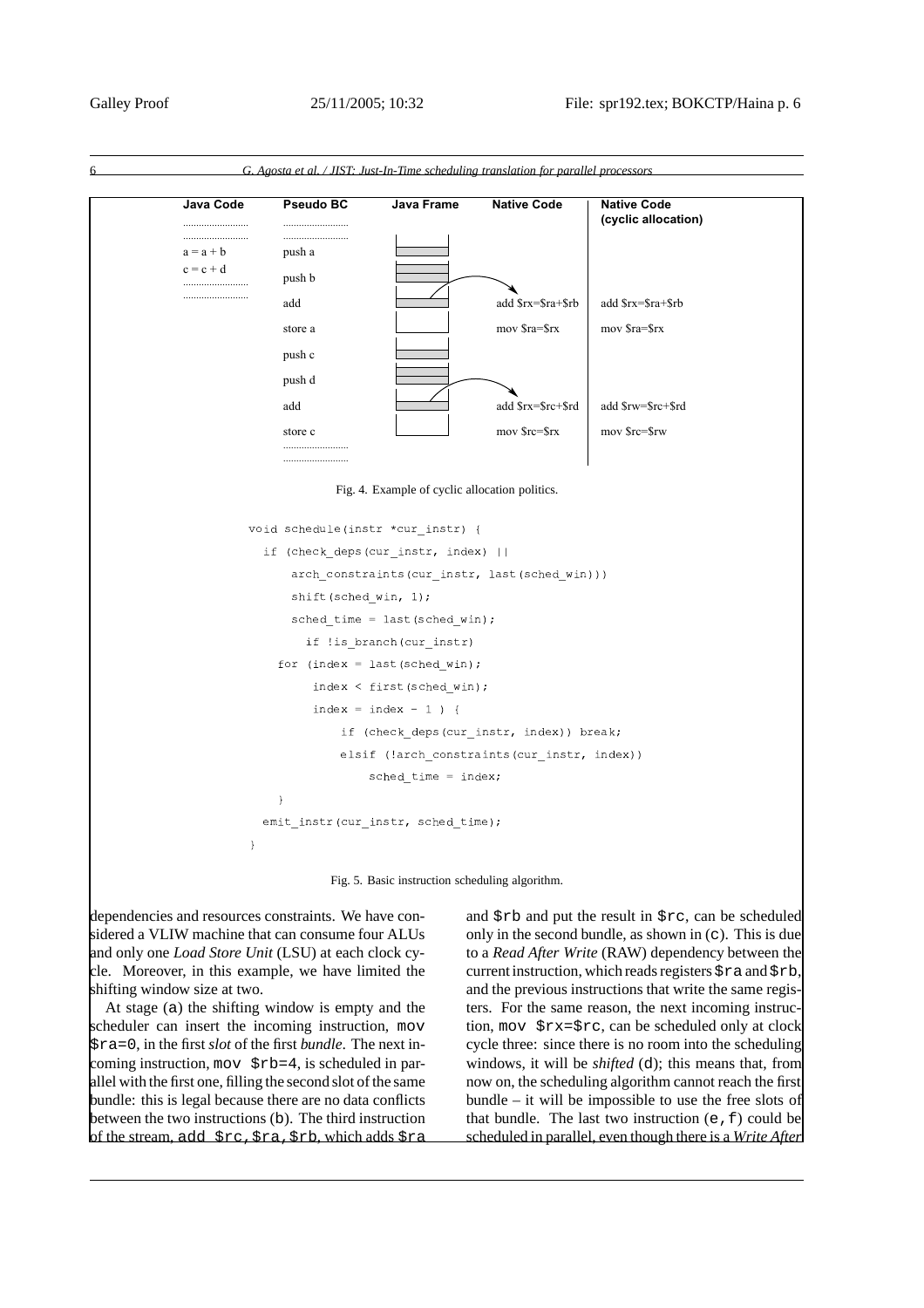

Fig. 6. Example of shifting windows and ASAP policy.

*Read* (WAR) data conflict between st (store) and ld (load): the executionmodel imposesthat the *write result* steps be executed, within the same clock cycle, after the *read operand* steps. However, we must schedule the sixth instruction after the fifth, because only one load/store unit is available per clock cycle.

The algorithm presented hereabove is able to capture much of the *ILP* available in the basic block: we tested it offline against a traditional list scheduler, and it did not show a significant degradation in performances. However, it has no ability to detect and exploit parallelism across different basic blocks.

A second scheduling option was therefore added, where the algorithm can move instruction across a branch boundary by predicating them. *Move* instructions are transformed into *select* instructions with the same predicate as the branch crossed.

Other instructions that write a register are split into two parts, as shown in Fig. 7, where the first part executes the operation, and writes to a temporary register, while the second part is a predicated move between the temporary and target register. In this schema, the scheduling window is not flushed at the end of a basic block if an opportunity for inter-basic block scheduling is detected.

Usually, only instructionsthat do not modify the control flow nor raise exceptions can be moved. However, instructions that raise exceptions can be move if they have a non-excepting equivalent, which is their used in their stead. This modifies the semantics of the program to a certain extent, so the global scheduler can be only applied if this change – i.e., not raising an exception when a load instruction fails – is acceptable.

#### *4.3. Memory disambiguation*

One of the major constraints in instruction scheduling is imposed by aliasing of memory location. Basically, the memory is considered as a single location for the purpose of deciding whether the scheduler can move an instruction without having it overwrite a datum needed by another operation, or read a datum that has not yet been written [17].

Since alias analysis based on flow is computationally intensive, we perform memory disambiguation on binary code. In this case the names of addresses are of the type  $k[\frac{6}{3}rx]$ , where k is a constant,  $\frac{6}{3}rx$  is called *base register*, and the memory address is computed as  $k + \text{contentOf}(\text{S}rx)$ .

Our *instruction inspection* technique works within a basic block, and aims at reaching two different goals:

- **–** recognize names that are always alias and apply, if possible, a copy propagation pass;
- **–** detect names that are not alias and then exploit the collected information to remove scheduling constraints between instructions using them.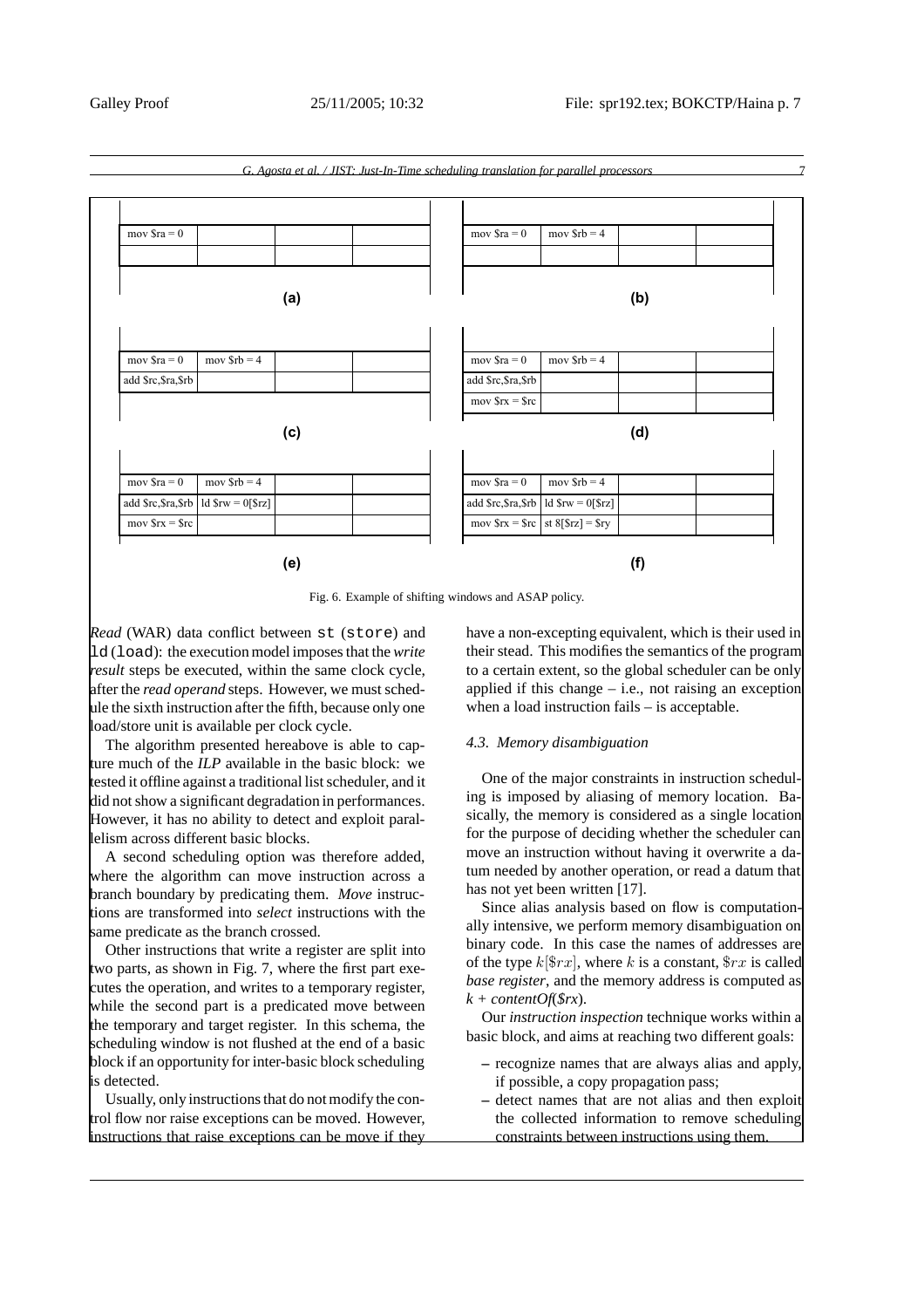

Fig. 7. Crossing a BB boundary.

Asforthe first goal, we exploit the interface provided by jit3 of Kaffe to handle copy propagation: the analysis information that two slots of the *java stack* are aliases is passed to the Kaffe framework, so that the register allocator attempts to map them to the same register; if the attempt is successful an eventual copy is not translated to native instructions, thereby performing dead code elimination *on the fly*.

For the second goal, we collect information about names that are never alias, exploiting the following sufficient conditions for two memory locations to be non-conflicting:

- 1. they use distinct offset from the same base register:  $k_1[\$rx_1] \neq k_2[\$rx_2] \Leftarrow x_1 = x_2 \wedge k_1 \neq k_2;$
- 2. one uses a register known to point to the stack and the other uses a register known to point to the global data area:  $k_1[\$rx_1] \neq k_2[\$rx_2] \Leftarrow$  $(\$rx_1 = sp \land \$rx_2 \neq sp) \lor (\$rx_2 = sp \land \$rx_1 \neq$  $sp$ ), where  $sp$  is the current stack pointer value;

Specifically, we use information on the store and load operations created by basic block prologues and epilogues, which always write and read values to and from stack locations that are never alias due to condition 1.

This form of local alias analysis gives the scheduler more freedom to move memory operations for out-oforder execution.

#### **5. Experimental evaluation**

This section presents the experimental results and their interpretation.

In order to understand the effect of scheduling and optimization on performances, we have run several benchmarks with a range of input data sizes, and we have extracted two quantities:

1. The asymptotic speedup obtained by the four jist-*i* versions versus unscheduled jit execution, an indicator of the maximum performance improvement obtained by optimization and runtime scheduling;

2. The break-even point of each jist-*i* and jit, defined as the minimum problem size allowing the compiler to provide an increase in performance that recovers the degradation caused by optimization and scheduling times.

A few words are needed to justify the set of benchmarks and the experimental setting. Benchmark suites for embedded Java application were not readily available, and in any case their significance would be subject to criticism because most embedded systems include special hardware devices and native libraries. Moreover it was impossible to run large Java applications on the Lx simulated machine with reduced Java library support available, therefore we decided to perform measurements on smaller programs or kernels, including both basic algorithms and operations relevant to embedded systems.

We also decided to cut the lengthy start-up time of the VM, fromour measurements, by running the benchmarks over a lightweight, reduced version of Kaffe JIT, called JitBasic, which allows the execution of almost any Java method with the exclusion of I/O primitives. Including start up times would have distorted our data by measurements of code not generated by JIST. However a few runs were also performed with the full Java VM, to compare the performance of the interpreter and the other execution engines.

We have selected a mix of artificial benchmarks and real world application kernels. For example, some of our routines implement numerical methods usually performed in image and digital signal processing. Image processing is representative of typical applications of embedded systems.

The benefits highlighted by the results can be reproduced on methods having the same computational complexity and working on the same type of data. We also expect that our results indicate a practical limit, in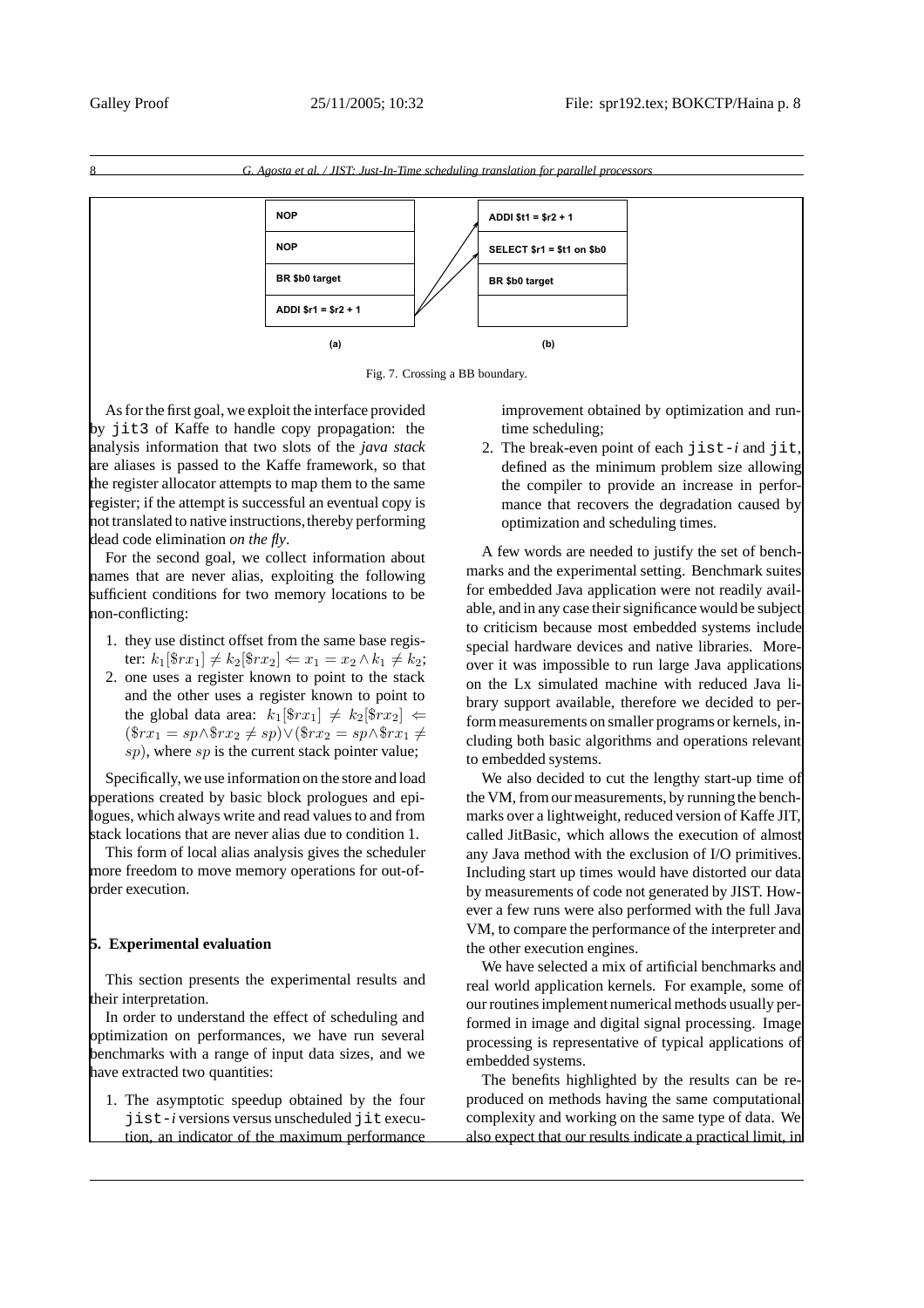| <b>Galley Proof</b> |  |
|---------------------|--|
|---------------------|--|

| G. Agosta et al. / JIST: Just-In-Time scheduling translation for parallel processors |  |  |
|--------------------------------------------------------------------------------------|--|--|
|                                                                                      |  |  |

|                  | Table 1<br>Maximum size of parameters                               |                      |
|------------------|---------------------------------------------------------------------|----------------------|
| <b>Benchmark</b> | Parameters                                                          | Max Size             |
| Matrix           | N, the matrix order                                                 | $N = 120$            |
| Cholesky         | S, the number of iterations; N, the matrix order                    | $S = 100, N = 1000$  |
| LZcompr          | N, length of the array                                              | $N = 4000$           |
| Mean             | N, the matrix order; S, the number of iterations                    | $N = 300, S = 3$     |
| Gauss            | N, the matrix order; S, the number of iterations                    | $N = 300, S = 3$     |
| Dijkstra         | N, the number of vertices of the graph; S, the number of iterations | $N = 1000, S = 4$    |
| Sieve            | N, interval's right bound; S, the number of iterations              | $N = 40000, S = 100$ |
| BubbleSort       | N, length of the array                                              | $N = 4000$           |

term of performance improvements, valid for all VLIW architectures comparable with Lx.

The benchmark set is composed of the following routines:

- **–** Integer matrix multiplication algorithm (Matrix);
- **–** Cholesky's floating point matrix factorization algorithm (Cholesky);
- **–** LZ compression algorithm on an array of bytes (LZcompr);
- **–** Mean filter algorithm (Mean);
- **–** Gaussian filter algorithm (Gauss);
- **–** Dijkstra algorithm to compute minimum distance between two vertices in a direct graph (Dijkstra);
- **–** Sieve of Eratosthenes algorithm (Sieve);
- **–** BubbleSort algorithm on an array of bytes (BubbleSort);

All the benchmarks are parametric with respect to either the size of the problem, the number of iterations, or both. Table 1 lists the parameters for each benchmark, and shows the maximum value of the parameters used in the experiments.

A general issue to be discussed is how the arithmetic for floating point and 64-bit integer is implemented. For the intended applications of the Lx processor, floating point computation is either not needed or provided through a coprocessor, which is not available in the simulator. For 64-bit integers, the current implementation of JIST uses emulation via software calls for multiplication and division. For this reason, the benefits are limited for benchmarks working on floating point data, like Cholesky. The introduction of a Floating Point Unit should make the results comparable with what obtained for integer data.

The reported execution times (ms) refer to an Lx processor working at 250 MHz.

#### *5.1. Interpretation vs. JIT compilation*

The first set of results concern the performances of the basic JIT compiler  $(iit)$  with respect to the interpreter (intrp). The interpreter benefits from compiletime scheduling, as all parts of the VM written in C are compiled with a production – level compiler targeted to the Lx. On the other hand, code generated by the basic version of the JIT compiler is not scheduled, which gives an additional edge to the interpreter.

Figure 8 reports the performances of the BubbleSort benchmark on the fullJava VM. Except for small values of the parameter, the performances of the interpreter are so much slower that it quickly became impossible to gather experimental data. Data for the other benchmarks are consistent with those presented here and with previous literature [**?**], with the performance gap between intrp and jit fast growing with the problem size. The interpreter is therefore an efficient solution only for short running benchmarks (less than 1 s in the BubbleSort case), where the total execution time is dominated by the cost of the virtual machine startup.

#### *5.2. JIT optimizations*

The next results concern the speedup obtained on baseline (jit) with four different versions of jist, all running on JitBasic, to separately analyze the impact of different optimization. As shown in Table 2 the first (jist-1) only adds basic block instruction scheduling, the second  $(iist-2)$  adds both scheduling and optimized register allocation, and the third (jist-3) adds inter-basic block scheduling as described in Section 4.2, coupled with a different policy of window flushing. The last optimization performed is memory alias disambiguation  $(jist-4)$ , which allows the scheduler to remove several false dependencies between couples of memory operations (loads and stores).

Figures 9 and 10 show the performance and speedup for the BubbleSort benchmark. As the number of iterations grows, the performance gap between the basic jit and the optimized versions increases. The speedup chart shows that, in this case, the scheduled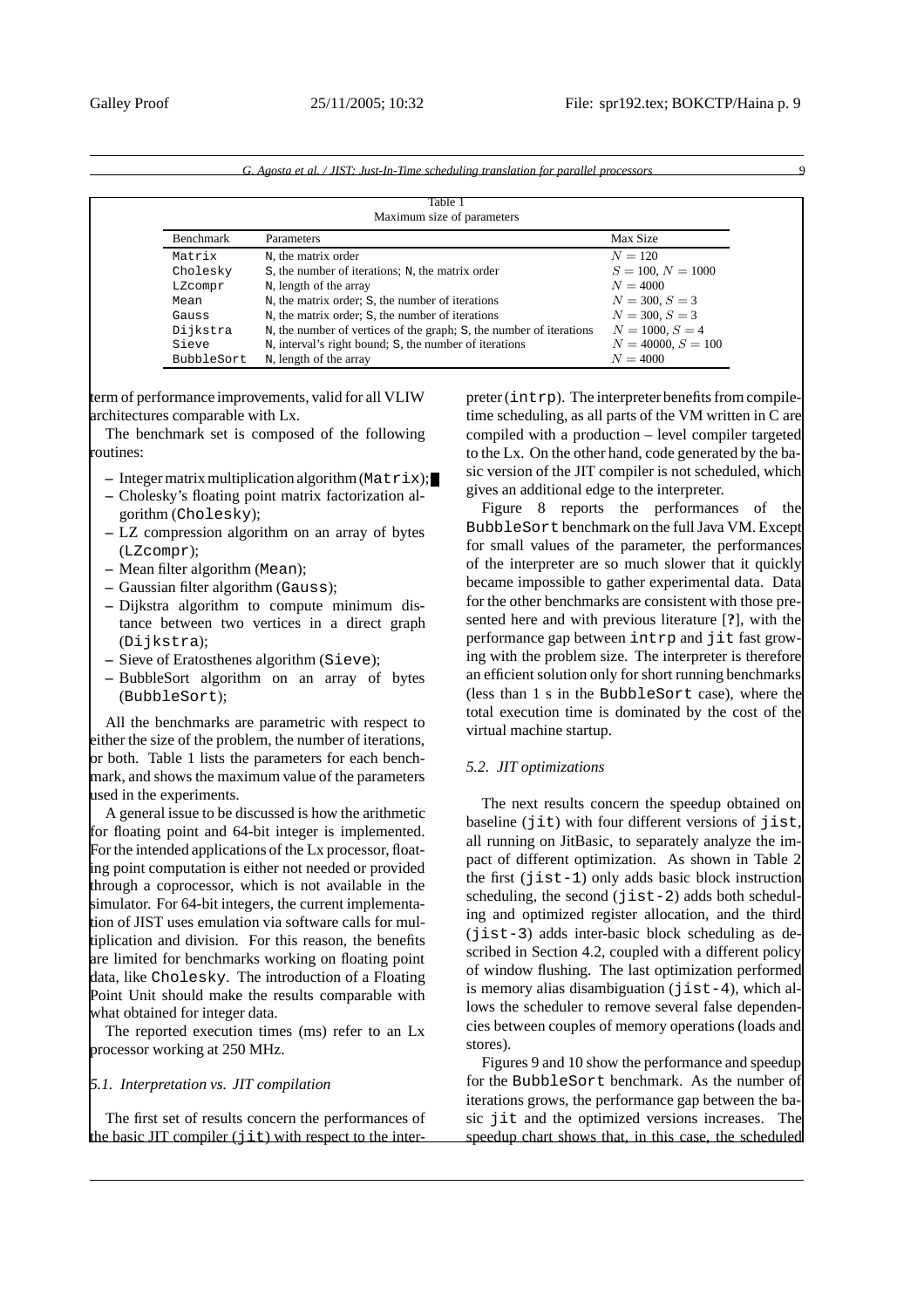

|           | Instruction<br>Scheduling | Register<br>Allocation | Memory<br>Disambiguation |
|-----------|---------------------------|------------------------|--------------------------|
| jit       | none                      | basic                  | no                       |
| $i$ ist-1 | intra-BB                  | basic                  | no                       |
| $i$ st-2  | intra-BB                  | optimized              | no                       |
| $iist-3$  | inter-BB                  | optimized              | no                       |
| iist-4    | inter-BB                  | optimized              | yes                      |

code is slower than the unscheduled one only for small problem sizes. The impact of register allocation is also highlighted, as the two jist version that benefit from optimized register allocation achieve a maximum speedup higher than 20%, while the standard Kaffe register allocation cannot reach 15%. The jist-3 JIT performs always better than the jist-2 engine, achieving near 30% speedup over jist-1.

Figure 11 summarizes the maximum speedups achieved during our tests, corresponding to the highest values of the parameters, specified in Table 1. The corresponding simulated runtimes (ms) are reported in Table 3.

Notice that the results are consistent with those shown in the BubbleSort case (Fig. 10), except for the jist-3 JIT which is always able to compensate its overhead, but the benefits reached are not always significant. This is due to the fact that, currently, the jist-3 works on rather small regions of code. However, the results achieved on benchmarkslike Bubble and LZcompr lead us to believe that method inlining and a more aggressive inter-basic block scheduling policy could make the jist-3 JIT beneficial on most benchmarks.

In order to further evaluate the impact of register allocation, we have traced the data dependency constraints which were detected during scheduling. We nomark, for example, the false dependencies are reduced by 81%.

Table 5 provides a report of the data dependency constraints that were detected during scheduling of Matrix. The attempts to write in register that needs to be preserved (*WREG*) are false dependencies and are addressed by the cyclic register allocation policy. The other classes represent constraints on condition registers (*WBREG* and *RBREG*) and memory (*WMEM* and *RMEM*), and true dependencies on registers *RREG*. The register allocation is able to reduce the number of false dependencies on registers (*WREG*).

Some considerations are necessary about the *Break Even Point* (BEP). This quantity is the size of the problem for which the costs of scheduling and optimizations are balanced. Table 4 shows the BEPs between jist-4 and jit executions. For these experiments, we performed a single iteration of each method (i.e., we set the S parameter to 1, where applicable), varying only the size of input data. We can notice that the obtained values are reasonably small; for example, Lempel-Ziv compression reaches its BEP for data smaller than 1 KB.

Concerning parallelization, one should keep in mind that the average number of instructions issued at each clock cycle (*IPC*) for C code performing the same operations as in our benchmarks ranges between 1.6 and 1.9 depending on the benchmark. Table 6 reports the IPC for the longest runs of each benchmark program. The IPC shown include two delays: explicit latencies, and therefore cycle spent performing no-operation instructions (*nop*); and processor stalls due to cache misses and mispredicted branches, which explains the low figures.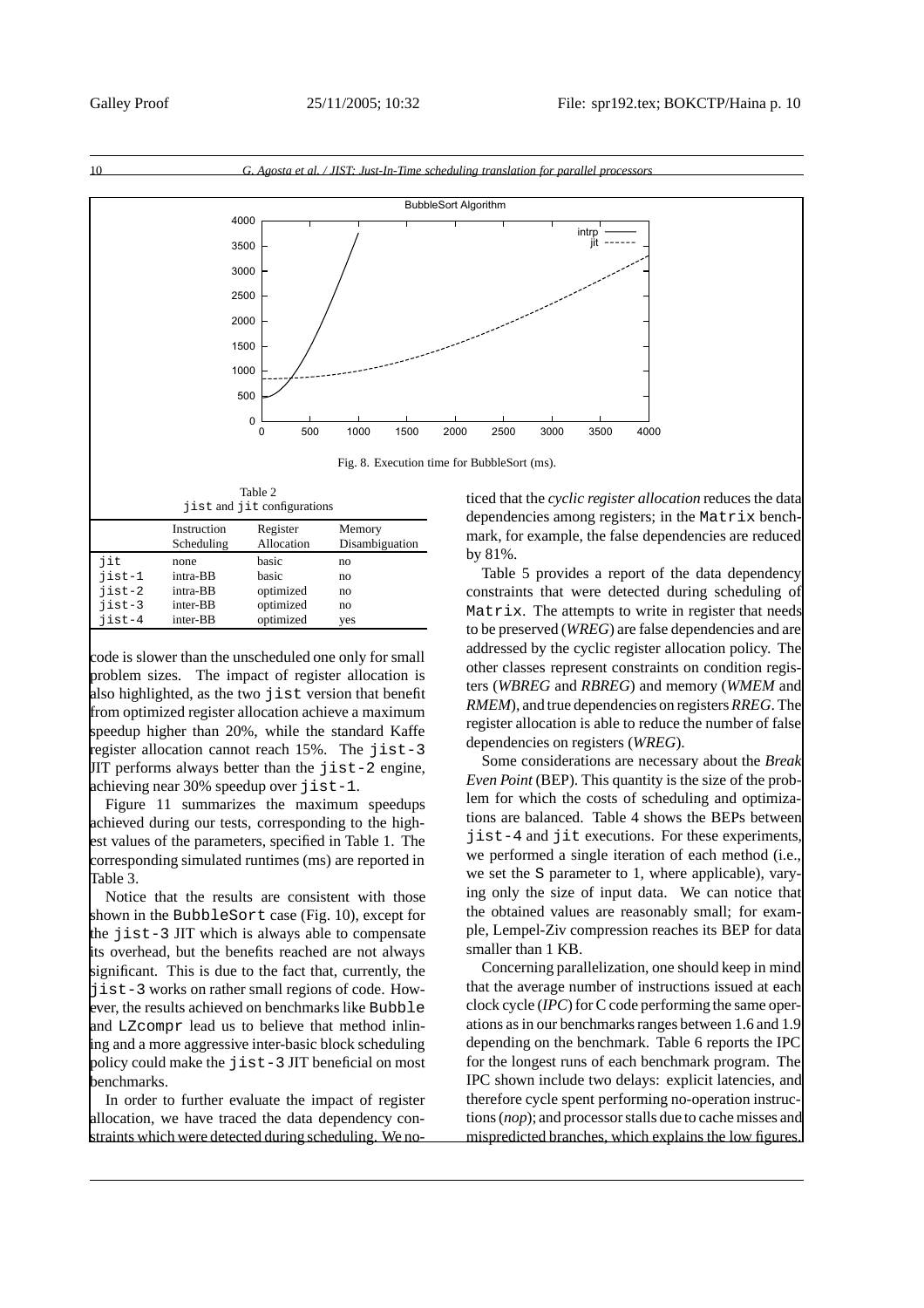## Galley Proof 25/11/2005; 10:32 File: spr192.tex; BOKCTP/Haina p. 11

jit jist-1 jist-2 jist-3 jist-4



Fig. 9. Performance of the BubbleSort benchmark using jit as comparison.



Fig. 10. Speedup of the BubbleSort benchmark using jit as comparison.

| Benchmarks performances for the highest values of the parameters (ms) |         |         |         |          |           |  |  |
|-----------------------------------------------------------------------|---------|---------|---------|----------|-----------|--|--|
| Benchmark                                                             | jit     | jist-1  | iist-2  | $iist-3$ | $i$ ist-4 |  |  |
| Matrix                                                                | 2087.55 | 1707.96 | 1551.45 | 1551.31  | 1422.68   |  |  |
| Cholesky                                                              | 563.08  | 543.83  | 527.78  | 524.62   | 521.90    |  |  |
| LZcompr                                                               | 1438.13 | 1309.43 | 1311.87 | 1242.43  | 1085.12   |  |  |
| Mean                                                                  | 811.66  | 706.51  | 649.22  | 643.09   | 586.85    |  |  |
| <b>Gauss</b>                                                          | 892.51  | 732.46  | 681.38  | 674.21   | 608.63    |  |  |
| Dijkstra                                                              | 2421.39 | 2148.19 | 2036.43 | 2005.64  | 1859.09   |  |  |
| <b>Sieve</b>                                                          | 1895.95 | 1625.40 | 1495.99 | 1488.68  | 1489.24   |  |  |
| <b>BubbleSort</b>                                                     | 2262.80 | 1973.85 | 1843.89 | 1747.32  | 1586.12   |  |  |

Table 3

We can notice that Cholesky is the only benchmark with IPC always greater than one. The phenomenon can be explained saying that Cholesky works on floating point data, and the floating point operations are simulated via software call to functions which have a good degree of parallelism, since they are statically compiled.

Table 7 shows the frequencies of each instruction

class (Memory, Arithmetic-Logic and Branch) in the benchmark programs. These figures are measured on the longest benchmark runs, in order to reduce the impact of the JIT compiler code in the instruction statistics. The ALU entry represents both the standard ALUs and the multipliers, since multiplication are infrequent, between 1% and 3% depending on the benchmark. Data for the Cholesky benchmark is biased by the large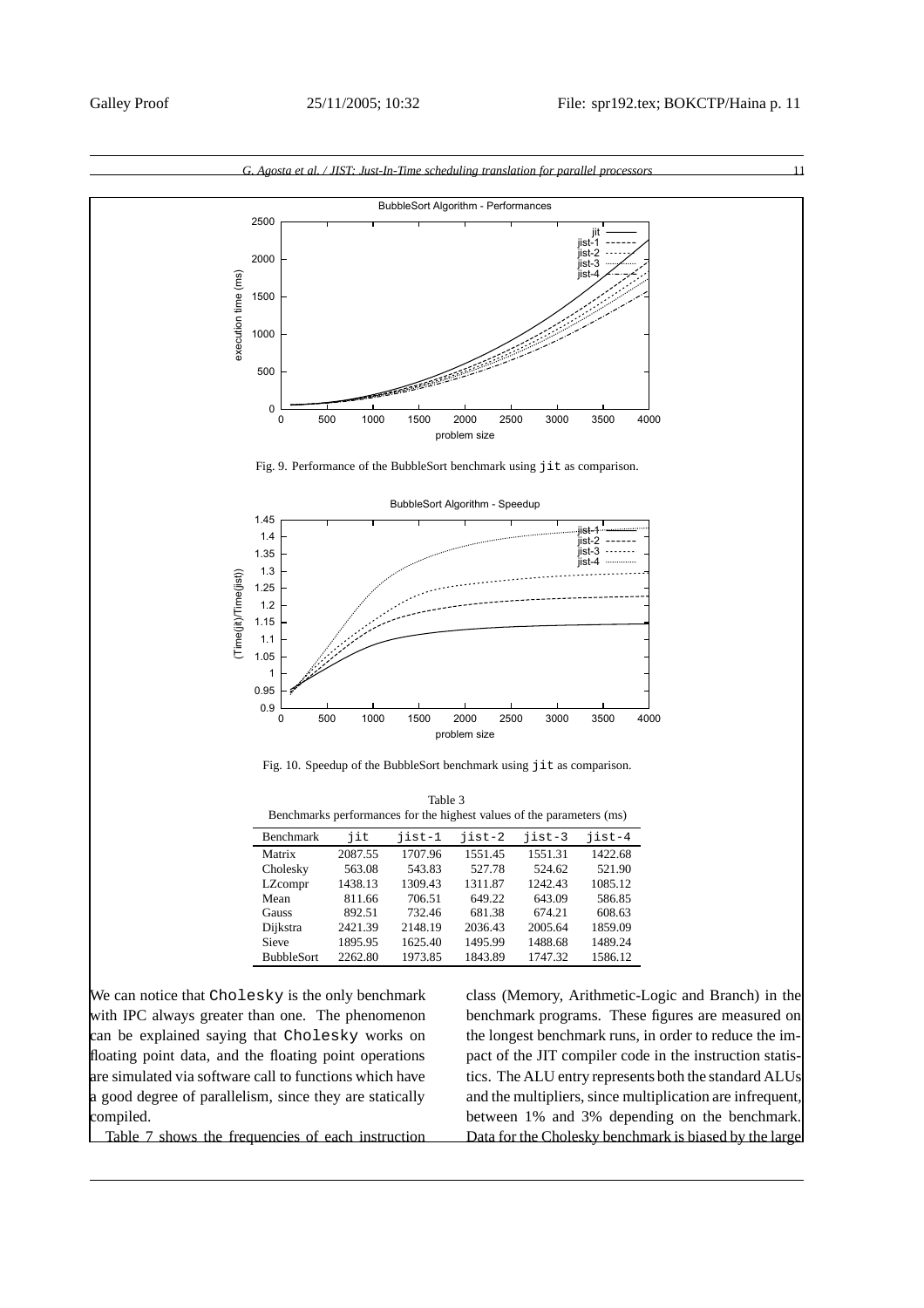

Single run BEPs between jist-4 and jit Benchmark BEP

| Matrix            | $N=47$      |
|-------------------|-------------|
| Cholesky          | $N = 350$   |
| LZcompr           | $N = 1010$  |
| Mean              | $N = 140$   |
| Gauss             | $N = 132$   |
| Dijkstra          | $N = 250$   |
| <b>Sieve</b>      | $N = 38000$ |
| <b>BubbleSort</b> | $N = 370$   |
|                   |             |

Table 5 Data dependencies

| Matrix       | Kaffe    | Cyclic   |
|--------------|----------|----------|
|              | RegAlloc | RegAlloc |
| WREG         | 73       |          |
| <b>RREG</b>  | 179      | 166      |
| <b>RBREG</b> | 24       | 24       |
| <b>WBREG</b> | 0        | 0        |
| WMEM         | 38       | 41       |
| <b>RMEM</b>  |          | 9        |

use of floating point operations, and therefore statically compiled native methods.

The data clearly show a dominance of memory instruction, which becomes important if these frequencies are weighed on the number of functional units able to serve them. The Lx Processor simulated in the experiments has a single memory unit and four ALUs. In spite of the introduction in  $\exists$  ist-4 of memory disambiguation, the load/store unit remains the bottleneck of the system. One way to overcome it, other than by extending the hardware configuration, could be to employ more powerful alias analysis, in order to solve false dependencies on memory. However, this solution costs an additional alias analysis pass and its effectiveness remains to be measured.

The scheduling overhead of jist-4 (all optimizations added) is about 0.5% of the runtimes of Table 3, a rather negligible fraction, even though it is 25% of the overall compilation cost.

To give a metric of cost efficiency of the implemented optimizations, we propose a normalized cost/benefit ratio. Let  $O_{i,p}$  be the overhead of an optimization pass jist-*i* on benchmark program *p*,  $P_{i,p}(N)$  be the execution time depending on problem size *N*,  $O_{0,p}$  be the compilation overhead of jit and  $P_{0,p}(N)$  be the execution time on jit. Let  $S_{i,p}(N) = P_{0,p}(N)/P_{i,p}(N)$  be the speedup with respect to jit and  $C_{i,p} = O_{0,p}/O_{i,p}$  the slowdown due to the optimization cost. Let  $S_{i,p}$  be the value for  $max_N (S_{i,p}(N))$ . Then  $R_{i,p} = C_{i,p}/\overline{S}_{i,p}$  is the cost/benefit ratio for  $j$  is  $t$ -*i* on program *p*. Since  $R_{i,p}$ is normalized with respect to cost and benefit for jit on program  $p$ , we can obtain an average  $R_i$ , which ranges from  $R_1 = 0.95$  to  $R_4 = 0.86$  (standard deviation are always less than 0.08). In conclusion the increase in cost of the various jist-*i* is always smaller than the increase in performances they can provide. It remains for future investigation to discover where the law of diminishing returns starts to operate for more aggressive optimizations.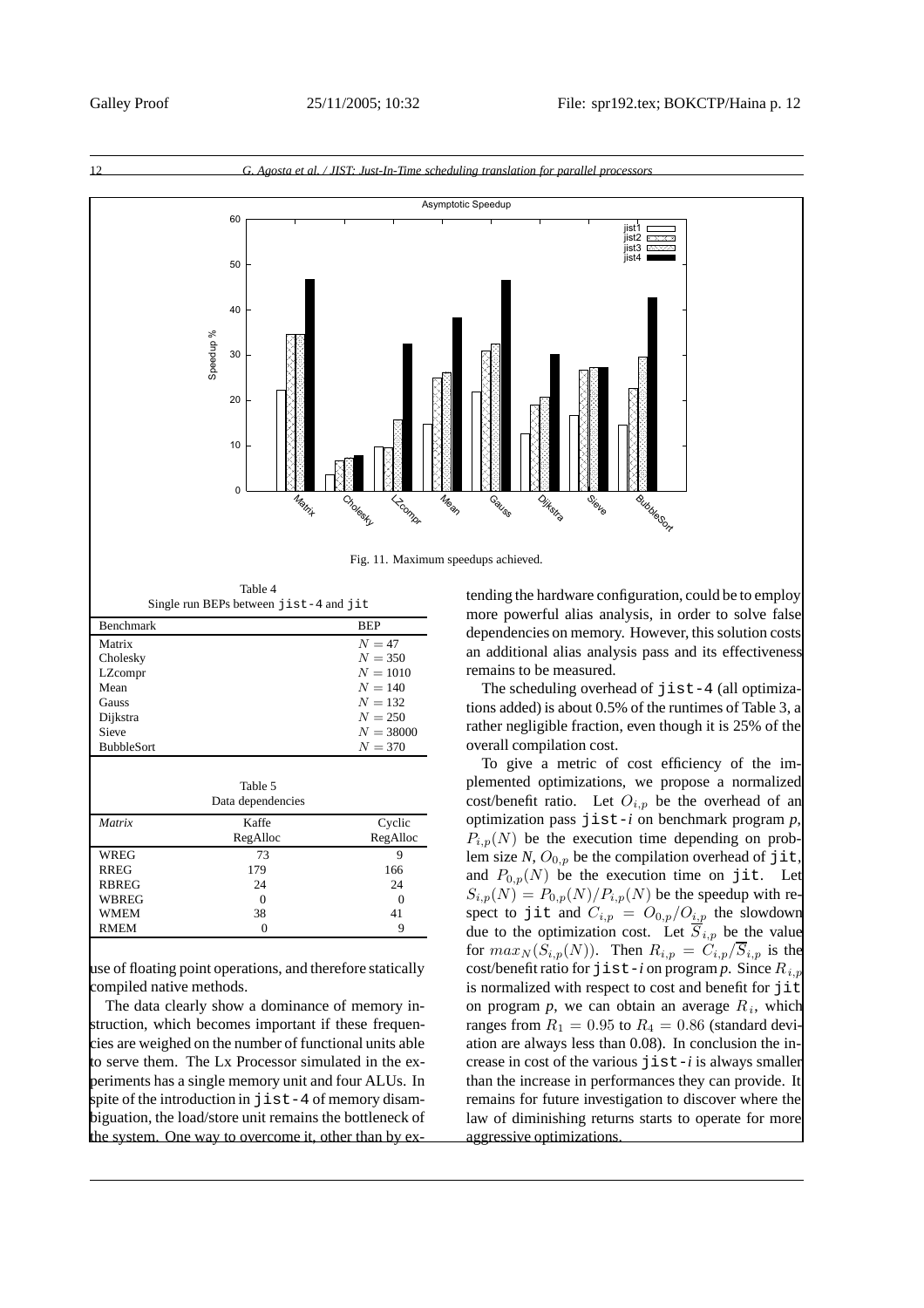*G. Agosta et al. / JIST: Just-In-Time scheduling translation for parallel processors* 13

| Table 6<br>Instructions issued per Clock Cycle |      |          |        |          |        |
|------------------------------------------------|------|----------|--------|----------|--------|
| <b>Benchmark</b>                               | jit  | $iist-1$ | iist-2 | $iist-3$ | jist-4 |
| Matrix                                         | 0.54 | 0.67     | 0.74   | 0.74     | 0.80   |
| Cholesky                                       | 1.08 | 1.13     | 1.17   | 1.18     | 1.19   |
| LZcompr                                        | 0.52 | 0.58     | 0.58   | 0.61     | 0.70   |
| Mean                                           | 0.75 | 0.90     | 0.99   | 0.99     | 1.09   |
| Gauss                                          | 0.75 | 0.95     | 1.04   | 1.04     | 1.15   |
| Dijkstra                                       | 0.66 | 0.75     | 0.79   | 0.81     | 0.88   |
| Sieve                                          | 0.59 | 0.67     | 0.72   | 0.78     | 0.73   |
| <b>BubbleSort</b>                              | 0.52 | 0.60     | 0.64   | 0.67     | 0.74   |

Table 7 Instruction class frequencies

| Benchmark         | MEM | ALU | <b>BRU</b> |
|-------------------|-----|-----|------------|
| Sieve             | 46% | 40% | 14%        |
| Matrix            | 50% | 42% | 8%         |
| LZcompr           | 48% | 37% | 15%        |
| Mean              | 42% | 49% | 9%         |
| Gauss             | 40% | 51% | 9%         |
| Cholesky          | 28% | 59% | 13%        |
| <b>BubbleSort</b> | 46% | 42% | 12%        |

## *5.3. Comparison with related approaches*

There are several different ways to optimize Java programs: in addition to JIT compilers, *Ahead-Of-Time* (AOT) compilers, Java processors and native libraries are all used to this end.

AOT compilers [23] move the compilation of the Java bytecode ahead of the start of the execution. While this can provide a degree of reduction of the compilation overhead, the benefit can only be obtained if the program can be compiled before it is executed – that is, if the need to execute the program is detected early, the program is fully available (there is no need for dynamically loaded libraries), and sufficient space is available in memory to hold the compiled program. If these requirements are not met, AOT compilation is no better than JIT compilation. Our results are therefore useful even in AOT settings.

Java processors [24] are specific pieces of hardware that execute Java bytecode. They may provide large improvements in performances, but cannot take advantage of the large amounts of redundancy in Java code, and are not normally able to exploit parallelism. Moreover, Java processors only execute subsets of the Java bytecode language.

Native libraries, interfacing with Java programs through the Java Native Interface (JNI) are a viable, efficient way to deal with performance requirements in Java programs. However, the use of native libraries directly conflicts with one of the strongest points for the adoption of Java: native libraries are not portable,

since they are written and compiled for a specific architecture.

# **6. Conclusions and future work**

We have described JIST, a Java bytecode compiler targeted to the HP/STM Lx processor, a small VLIW chip used for embedded systems. This research project was planned in order to assess the performances of Java programs on such inexpensive processors. Effective instruction scheduling and register allocation approaches have been chosen, and their performances systematically evaluated for a set of small but significant benchmarks. Due to the choice of the Kaffe JIT compiler, the scheduler operates on basic blocks. As a first step towards more global scheduling, we have also studied code movement across blocks. Another step towards more aggressive optimization is the introduction of a simple form of memory disambiguation, which allows a more effective use of the single load/store unit. The cost effectiveness of the optimizations has been measured both one by one and collectively. The overall picture fills a gap in the available literature on dynamic compilation and confirms the validity of bytecode JIT translation for simple VLIW targets.

Through the optimizations implemented in JIST, scheduled code can achieve maximum speedups ranging from 20% to 45% in terms of the execution time with respect to sequential code. These results, though obtained by dynamic transformations, are comparable with those achieved by static compilers that do not exploit parallelism between different iterations of a same loop: a recent survey [21] reports that the performance improvement achieved on multiple instruction issue processors by statically scheduling basic blocks may range from 20 to 50%. Moreover, our code generator and scheduler can achieve the performance described in [6], in the ideal case assumed therein. More improvements should be obtainable through more aggressive transformations.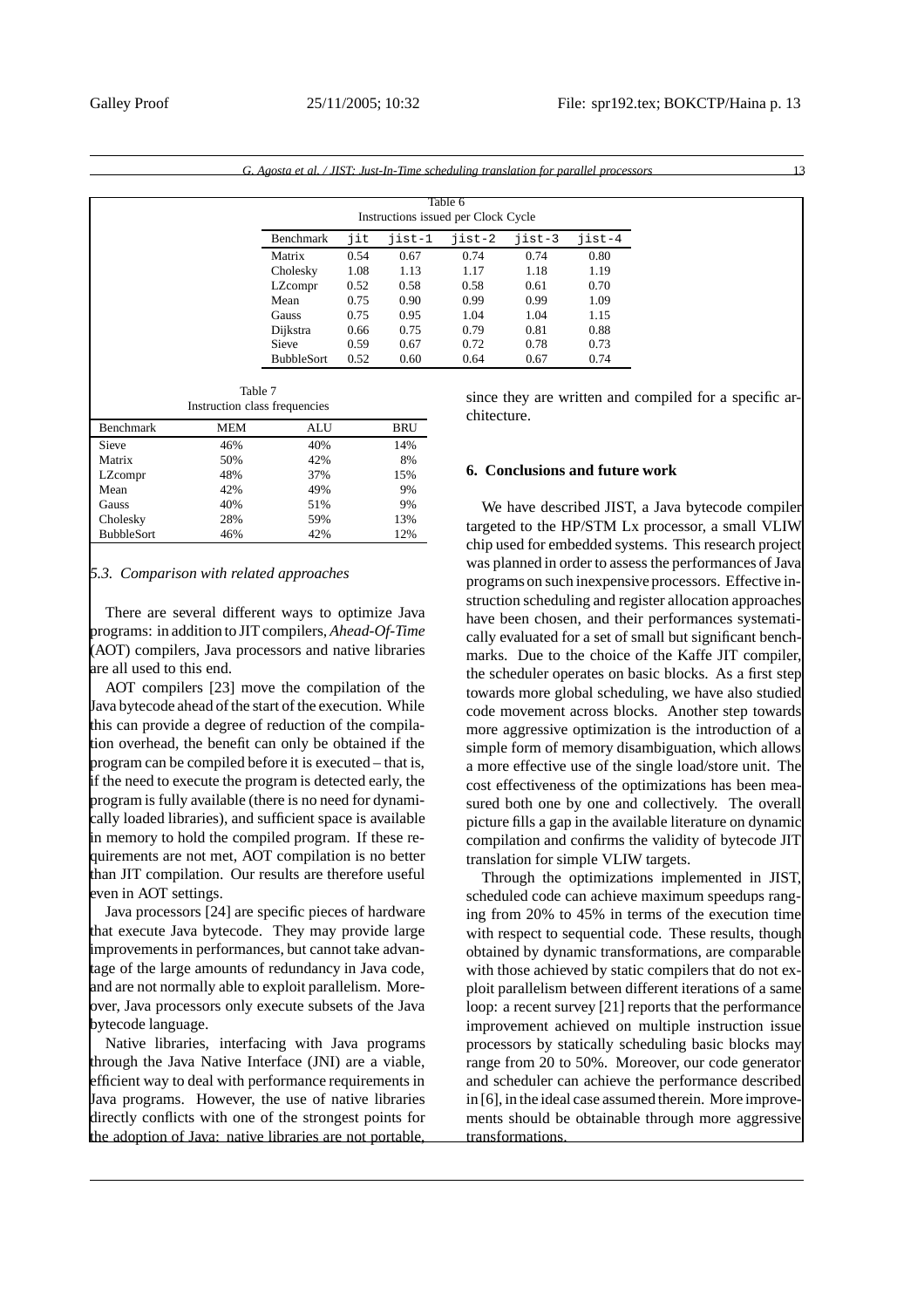#### 14 *G. Agosta et al. / JIST: Just-In-Time scheduling translation for parallel processors*

Currently, we are building two extensions to our Virtual Machine and JIT compiler:

- **–** A global scheduling framework, aiming at the implementation of a scheduling algorithm akin to Trace Scheduling [25] or Superblock Scheduling [26];
- **–** A selective compilation and optimization framework, to enable the VM to select between compiled and interpreted execution of each method, and to activate optimizations only on the kernel regions of a method, based on information from profiling and compiler hints (from the Java to bytecode compiler).

Future research will also experiment additional global scheduling algorithms, and other optimizations such as method inlining. The final goal is to discover the border line where the optimization costs outweigh the benefits for typical embedded application benchmarks. Another direction for future works involves evaluating the combination of VLIW architecture and dynamic compilation of portable bytecode, as the building blocks of non-homogeneous distributed systems. This direction would combine the effectiveness of VLIW architectures in exploiting instruction – level parallelism with the capabilities of dynamic compilation to provide a virtualized view of the architecture, allowing for a degree of object-code compatibility not normally available in VLIW.

## **Acknowledgments**

The authors wish to acknowledge Giuseppe Desoli, Marco Garatti and Erven Rohou of STMicroelectronics labs in Manno (CH) for their support.

#### **References**

- [1] Ø. Strøm, K. Svarstad and E.J. Aas, On the Utilization of Java Technology in Embedded Systems, *Design Automation for Embedded Systems* **1** (2003), 87–106.
- [2] A. Corsaro and D.C. Schmidt, *Evaluating Real-Time Java Features and Performance for Real-Time Embedded Systems,* In RTAS '02: Proceedings of the Eighth IEEE Real-Time and Embedded Technology and Applications Symposium (RTAS'02), IEEE Computer Society, 2002, 20.
- [3] B. Blount and S. Chatterjee, An Evaluation of Java for Numerical Computing, *Scientific Programming* **7**(2) (1999), 97–110.
- [4] J.E. Moreira, S.P. Midkiff, M. Gupta, P.V. Artigas, P. Wu and G. Almasi, The NINJA Project, *Commun. ACM* **44**(10) (2001), 102–109.
- [5] G.C. Fox and W. Furmanski, Java for Parallel Computing and as a General Language for Scientific and Engineering Simulation and Modeling, *Concurrency: Practice and Experience* **9**(6) (June 1997), 415–425.
- [6] K. Ebcioglu, E. Altman and E. Hokenek, *A Java ILP Machine Based on Fast Dynamic Compilation,* In MASCOTS'97 - International Workshop on Security and Efficiency Aspects of Java, 1997.
- [7] M. Tremblay, *MAJC-5200: A VLIW Convergent MPSOC,* In Microprocessor Forum '99, 1999.
- [8] G. Desoli, N. Mateev, E. Duesterwald, P. Faraboschi and J. Fisher, *DELI: a New Run-time Control Point*, In 35th Annual IEEE/ACM Symposium on Microarchitecture (MICRO-35), 2002.
- [9] K. Gough, *Stacking Them Up: A Comparison of Virtual Machines,* In Australasian Computer Systems Architecture Conference, Goldcoast, Queensland Australia, IEEE Compute Society Press, 2000, 52–59.
- [10] J. Aycock, A Brief History of Just-In-Time, *ACM Computing Surveys* **35**(2) (June 2003), 97–113.
- [11] B.-S. Yang, S.-M. Moon, S. Park, J. Lee, S. Lee, J. Park, Y.C. Chung, S. Kim, K. Ebcioglu and E.R. Altman, *LaTTe: A Java VM* Just-In-Time Compiler with Fast and Efficient Register *Allocation,* In IEEE PACT, 1999, 128–138.
- [12] M. Chen and K. Olukotun, *Targeting Dynamic Compilation for Embedded Environments,* In JVM'02, August 2002.
- [13] K. Ebcioglu and E.R. Altman, *DAISY: Dynamic Compilation for 100% Architectural Compatibility,* In 24th International Symposium on Computer Architecture (ISCA), June 1997, 26–37.
- [14] T.M. Conte and S.W. Sathaye, Optimization of VLIW Compatibility Systems Employing Dynamic Rescheduling, *International Journal of Parallel Programming* **25**(2) (1997), 83– 112.
- [15] B.R. Rau, *Dynamically Scheduled VLIW Processors,* In 26th Annual Intl. Symp. on Microarchitecture, Dec 1993, 80–92.
- [16] E. Duesterwald, Dynamic Compilation, in: *The Compiler Design Handbook – Optimizations and Machine Code Generation,* Y.N. Srikant and Priti Shankar, eds, CRC Press, 2003, pp. 739–761.
- [17] S.K. Debray, R. Muth and M. Weippert, *Alias Analysis of Executable Code,* In Symposium on Principles of Programming Languages, 1998, 12–24.
- [18] P. Faraboschi, G. Brown, J.A. Fisher, G. Desoli and F. Homewood, *Lx: a Technology Platform for Customizable VLIW Embedded Processing,* In The 27th Annual International Symposium on Computer architecture 2000, ACM Press, New York, NY, USA, 2000, 203–213.
- [19] Kaffe, http://www.kaffe.org/.
- [20] T. Lindholm and F. Yellin, *The Java Virtual Machine Specification,* Reading, Addison-Wesley, MA, 1997.
- [21] R. Govindarajan, Instruction Scheduling, in: *The Compile Design Handbook – Optimizations and Machine Code Generation,* Y.N. Srikant and P. Shankar, eds, CRC Press, 2003, 631–687.
- [22] I.H. Kazi, H.H. Chen, B. Stanley and D.J. Lilja, Techniques for Obtaining High Performance in Java Programs, *ACM Computing Surveys* **32**(3) (2000), 213–240.
- [23] T.A. Proebsting, G. Townsend, P. Bridges, J.H. Hartman, T. Newsham and S.A. Watterson, *Toba: Java For Applications, A Way Ahead of Time* (*WAT*) *Compiler,* In Proceedings of the Third Conference on Object-Oriented Technologies and Systems, June 1997.